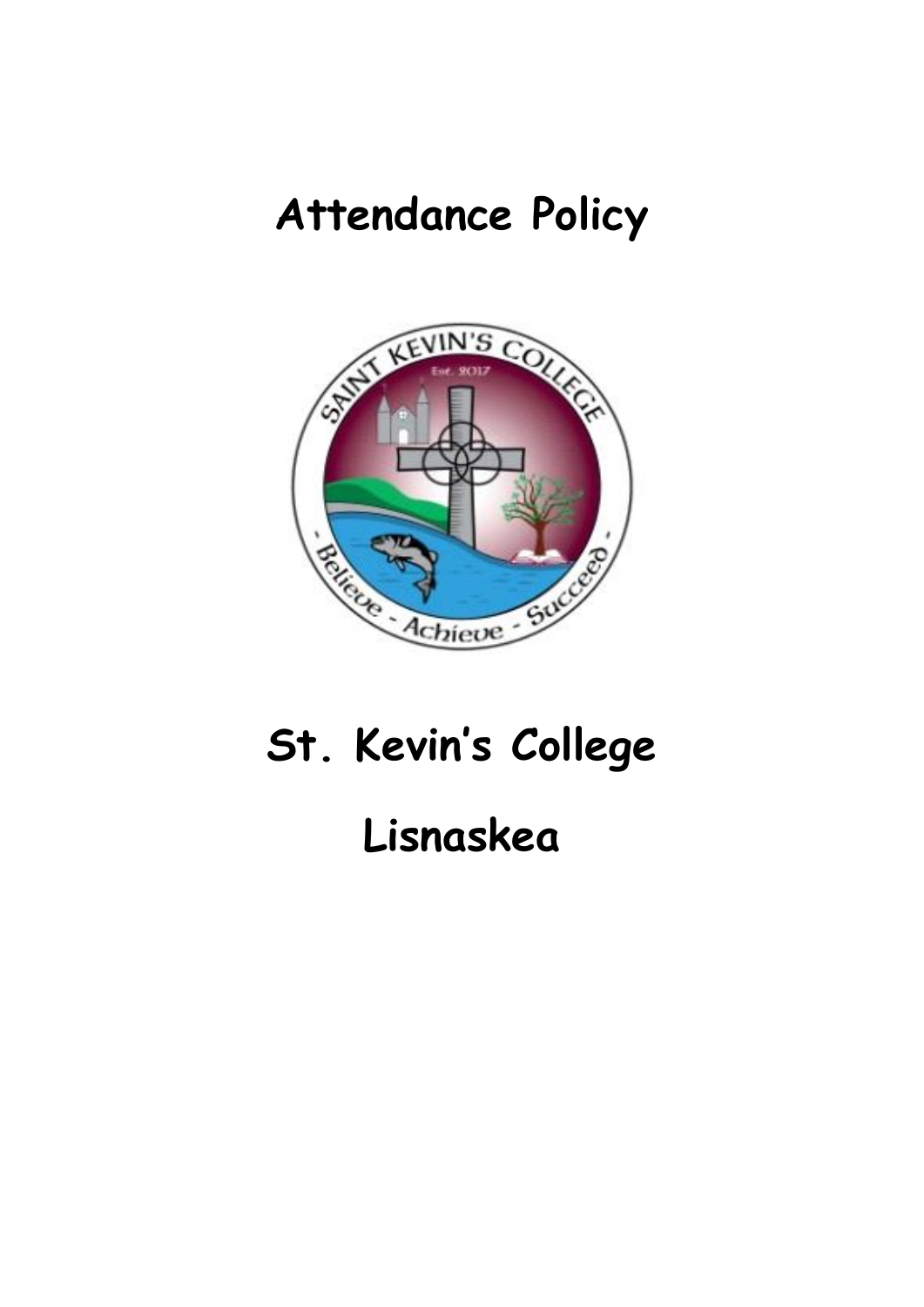#### **Mission Statement**

*St. Kevin's College will strive to promote the core values of respect, compassion, justice and community; a belief in the power and place of prayer and worship in the school community, a belief in the dignity and worth of all, a belief in the difference education can make and a commitment to excellence for all pupils and staff.*

#### **Rationale**

St Kevin's College recognises that school attendance is linked to academic performance and improved self-esteem. In keeping with our Mission statement, the College strives to promote an ethos which encourages consistent high attendance and where each child reaches his or her potential within a safe and secure environment.

We are committed to working in partnership with students and parents. To enable our school to record and monitor attendance in a consistent way, the College adheres to the guidance provided in the Department of Education Circular 2017/15. This Attendance Policy for Students also reflects guidance in Miss School = Miss Out: Improving Pupil Attendance Strategy (DE, December 2016).

The College acknowledges that full attendance is not always possible, and that absence may be the result of circumstances beyond the control of the student such as illness, bereavement or other family circumstances.

It is also recognised that underachievement may be the result of many interrelated factors of which poor attendance is only one.

Being a child centred listening school with a Catholic ethos, we at St Kevin's strive to work in liaison with the pastoral team, the EWO, the school counsellor and other external agencies to promote student well-being and attendance.

#### **Aims**

- $\triangleright$  To maximise the attendance and punctuality rate of students to ensure they reach their full potential and improve their life chances.
- $\triangleright$  To develop a framework that defines roles and responsibilities in relation to attendance.
- $\triangleright$  To provide advice, support and guidance to parents/carers and students.
- $\triangleright$  To recognise and reward good attendance.
- $\triangleright$  To promote and develop effective working relationships with the Education Welfare Service.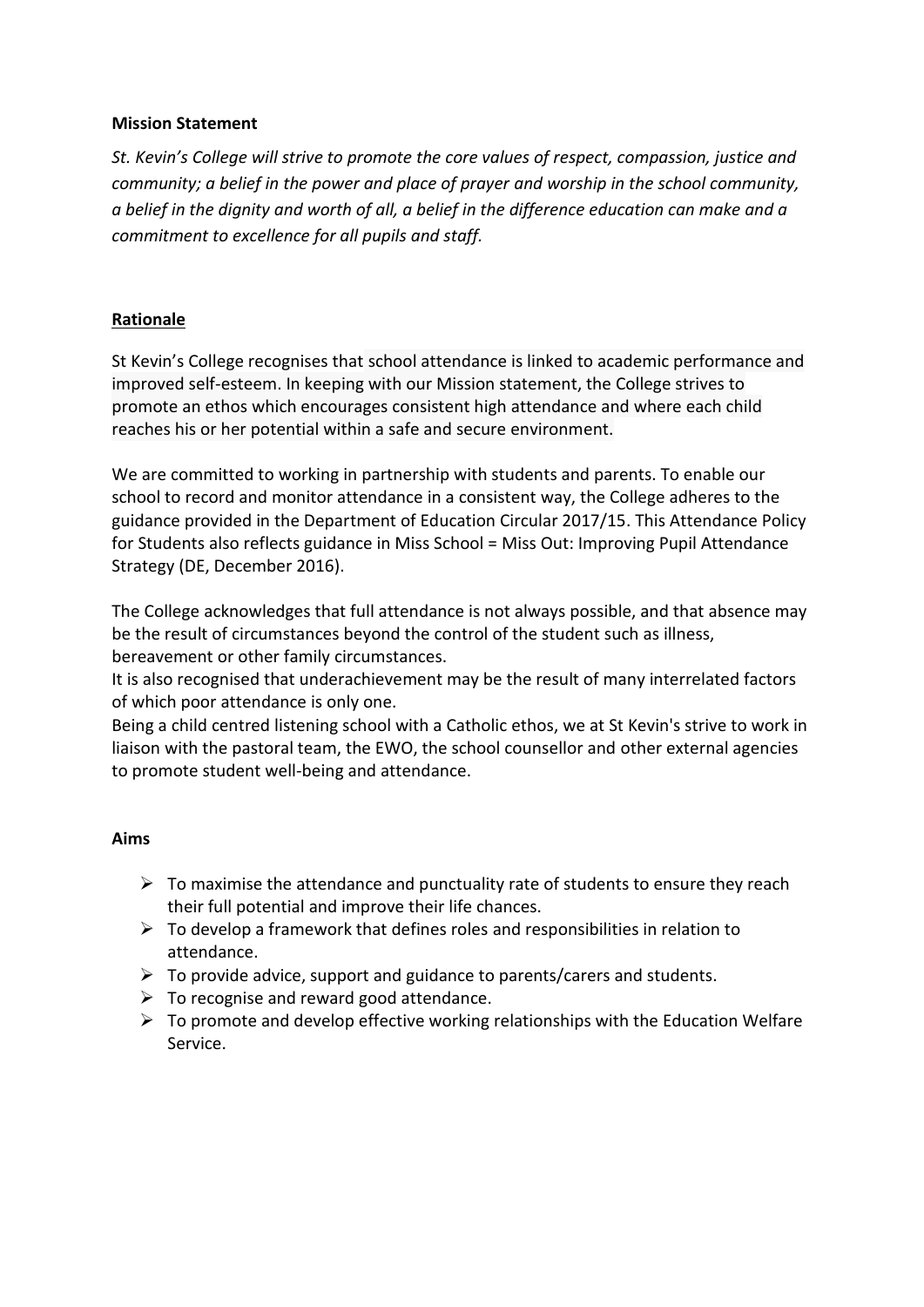#### **Procedures for Managing Non-attendance**

Attendance data for each individual student and Form class is monitored by Form teachers, Heads of Year and Mrs E MacDonald, the Vice Principal.

Aware that early intervention can potentially avoid the emergence of poor attendance patterns, the Pastoral Team within St Kevin's endeavours to implement many interventions to tackle barriers to attendance.

Form teachers will check attendance and punctuality monthly.

Students will record their attendance at the end of each month into their planners. Those students whose attendance falls below 95% will meet with their Form teacher. If their personal monthly attendance does not improve, the Head of Year will intervene. Parents/carers will be contacted, the cause of poor attendance will be discussed, and strategies will be put in place to aid improvement.

If poor attendance persists, Mrs MacDonald will have a meeting with the student; parents (carers) will be contacted and or a second standard letter will be sent home.

A referral will be made to the Education Welfare Service if attendance does not improve within an agreed timeframe.

#### **Education Welfare Service**

The Education Authority through the Education Welfare Service has a legal responsibility to make sure that parents/carers meet their responsibility towards their children's education. Regular attendance is an essential requirement for good educational outcomes and where attendance difficulties exist, or a student's attendance falls below 85%, the Education Welfare Service (EWS) will support staff and parents/guardians in developing and implementing strategies to address or improve school attendance. The Education Authority will take legal action, where appropriate, to ensure a child receives an appropriate education.

The Vice Principal, Mrs E MacDonald will meet with the school's EWO Mrs Lee McDaid at least once a month.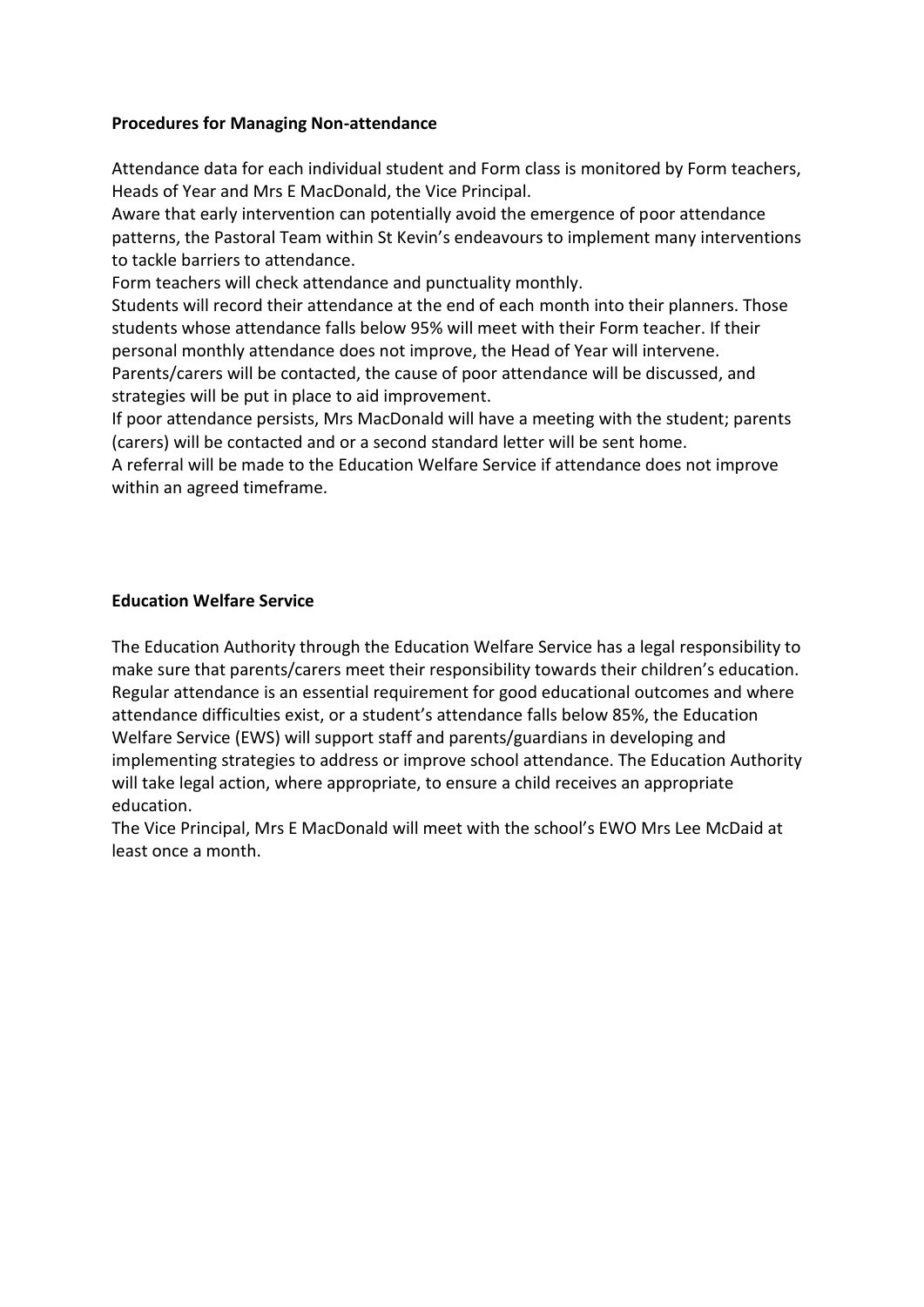#### **Responsibilities**

Parents have a legal duty to ensure:

*"Every child of compulsory school age shall receive efficient full-time education suitable to age, ability and aptitude and to any special educational needs he may have, either by regular school attendance or otherwise."* (Education and Libraries (Northern Ireland) Order 1986)

It is the **parents/carers** responsibility

- to ensure that their child attends school and is punctual.
- to ring the school if their child is absent from school and to write a note in the student planner on the day of return to school
- to familiarise themselves with the school procedures regarding absence and punctuality.
- to arrange GP and or dental appointments outside school hours
- to only take holidays when school is off
- to work closely with the school and or other support agencies to overcome any issues which may impact on attendance. (If a child appears reluctant to attend school, parents should discuss the matter promptly with the Form teacher to ensure that both parents and students receive maximum support.)

#### It is the **students'** responsibility

- to attend school every day punctually (Those who arrive late must report to their Form Teacher immediately and then quickly go to their timetabled class) If you are late (with no genuine reason) **3 times** within the same month you will be issued a detention.
- to be in form class by **9.14am.** If there is morning assembly, then students go directly to the hall for **9.14am.**
- to never leave school during the day without permission. This permission is granted by the **Year Head**, who will issue the student with a permission slip. The **'Sign out'** book must then be signed by **you the student** in the office.
- to notify the form teacher of their departure from school if a parent/carer rings and/or arrives to collect them. Those who ring or arrive to the school foyer must be verified by Olivia or another member of staff.
- to return to school with an explanation note
- to 'catch up' on all work missed during his/her absence
- to record his/her attendance in the student planner monthly.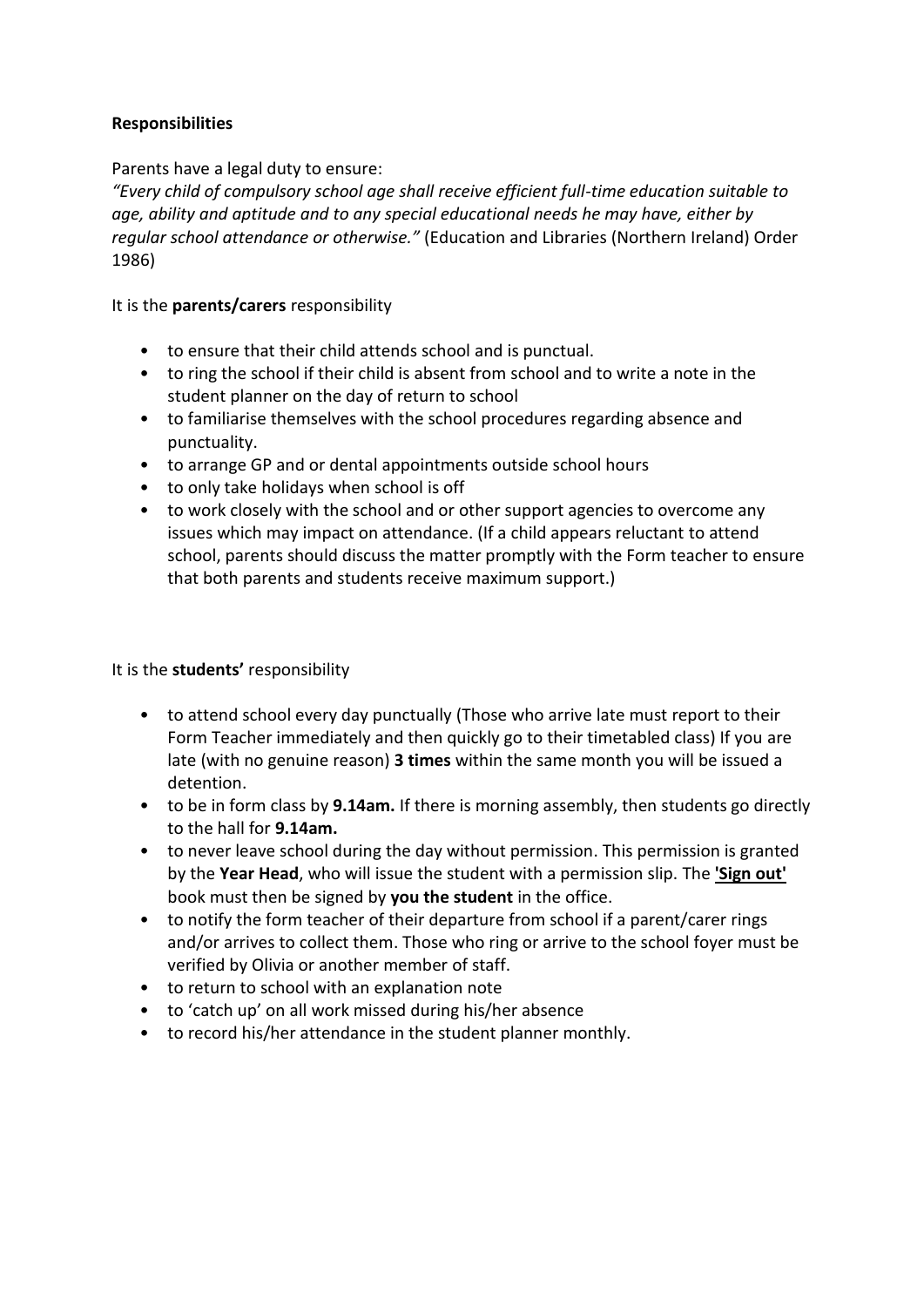#### **It is the responsibility of all staff**

• to ensure that all pupils are clear about the procedures regarding absence and punctuality.

#### **Subject teachers** will

• complete the class register using SIMS at the beginning of every lesson.

#### **Form teachers** will

• complete morning registration \*\*\*

#### *\*\*\* students who come to school late must go to their Form Teacher before going on to normal class.*

- monitor the attendance & punctuality of students in their form class; strategies will be put in place to promote excellent attendance. KS3 students will be asked to record their personal monthly attendance into their planners at the end of each month.
- acknowledge those students who attain 100% monthly attendance through the reward system
- contact parents/carers if a student is
	- $\triangleright$  absent for 3 consecutive days; students must furnish their Form teacher with an absenteeism note on their return to school.
	- $\triangleright$  constantly late
- ensure that students attain a permission slip from the Year Head and sign the 'Sign out' book in the office if they have a note from a parent/carer requesting their son/daughter to leave school early.

#### **Year Heads** will

- support their Form teachers
- monitor monthly attendance for students in their year group and in consultation with the form teacher take appropriate action. This could involve sending a letter home and or requesting parents/carers to come into the school when preceding interventions have not improved a student's attendance.
- sign and issue the blue permission slip to those students who have parental consent to leave school early; this will be recorded and students will be reminded to sign the 'sign out' book in the office.
- sanction, record and monitor students who 'go home sick'.
- provide Mrs MacDonald, the Vice Principal with a monthly report of students whose attendance is causing concern
- support students whose attendance is affected by illness, bereavement or other issues